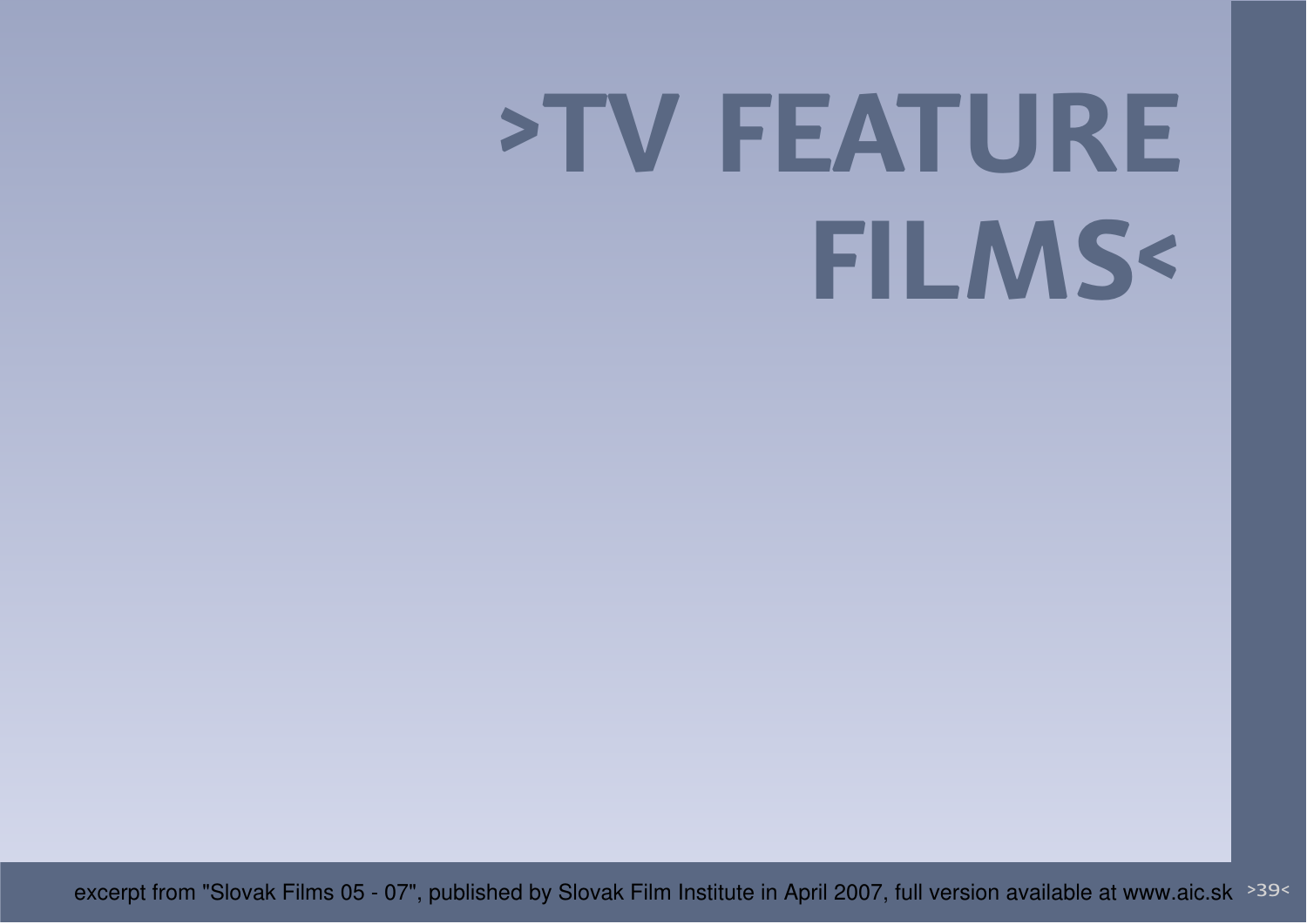

**zuzana liová [1977]**>< **2005:** ticho [tv]





**SILENCE** TICHO2005 >< hdcam >< col. >< 72 min.

A story about family relationships revived by love.

Marta and Jozef have four children. When Marta isn't busy working at the bakery, she spends all her energy taking care of the children. Jozef is forced to travel to Prague to find work. He is torn from his family physically and emotionally and finds the way back difficult. The oldest daughter Lenka has just fallen in love for the first time with Karol, a university student. Her brother and his friends entertain themselves by spying on local lovers in an old barn. Nine-year old Katka is jealous of the youngest child, Milka, and fights for her mother's attention. The story begins at the moment when Marta tells Jozef that she is pregnant again with a fifth. The events that follow test everymember of the family's patience, strength and ultimately their love for each other.